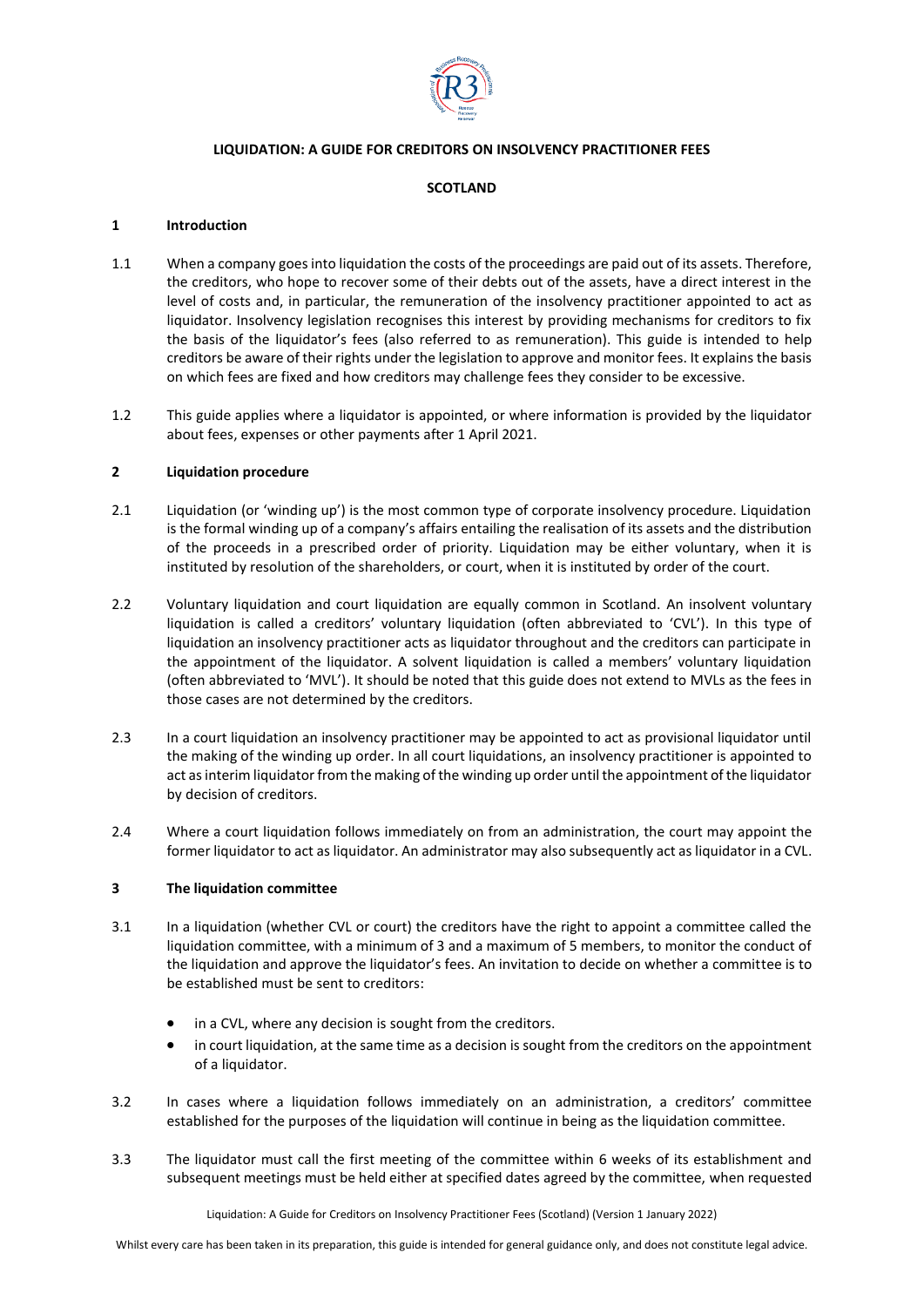

by a member of the committee, or when the liquidator decides that a meeting needs to be held. The liquidator is required to report to the committee at least once every 6 months on the progress of the liquidation, unless the committee directs otherwise. This provides an opportunity for the committee to monitor and discuss the progress of the insolvency and the level of the liquidator's fees.

3.4 All meetings may be attended remotely and the liquidator may seek the agreement of the committee to a resolution by way of correspondence.

# **4 Fixing the liquidator's fees**

# **4.1 Basis**

- 4.1.1 The basis for fixing the liquidator's fees must be fixed:
	- as a percentage of the value of the company's assets which are realised by the liquidator;
	- by reference to the work which was reasonably undertaken by the liquidator and the liquidator's staff in attending to matters arising in the winding up; or
	- as a set amount.
- 4.1.2 Any combination of these bases may be used to fix the fees, and different bases may be used for different things done by the liquidator. Where the fee is fixed as a percentage, different percentages may be used for different things done by the liquidator.
- 4.1.3 In relation to fixing the fees of the provisional liquidator, the basis for fixing the amount of the remuneration payable may only be a commission calculated by reference to the value of the company's assets with which the provisional liquidator has had to deal. But there is in any event to be taken into account the work which, having regard to that value, was reasonably undertaken by the provisional liquidator and the extent of the provisional liquidator's responsibilities in administering the company's assets.

# **4.2 Who fixes the fees?**

- 4.2.1 It is for the liquidation committee (if there is one) to fix the liquidator's remuneration and approve outlays (expenses). If there is no liquidation committee, or the committee does not make the requisite determination, the liquidator's remuneration is fixed by the court.
- 4.2.2 In arriving at its decision the committee may wish to have regard to the following matters:
	- the complexity (or otherwise) of the case;
	- any responsibility of an exceptional kind or degree that falls on the liquidator;
	- the effectiveness with which the liquidator appears to be carrying out, or to have carried out, the liquidator's duties;
	- the value and nature of the property with which the liquidator has to deal.
- 4.2.3 The remuneration of a provisional liquidator can only be fixed by the court.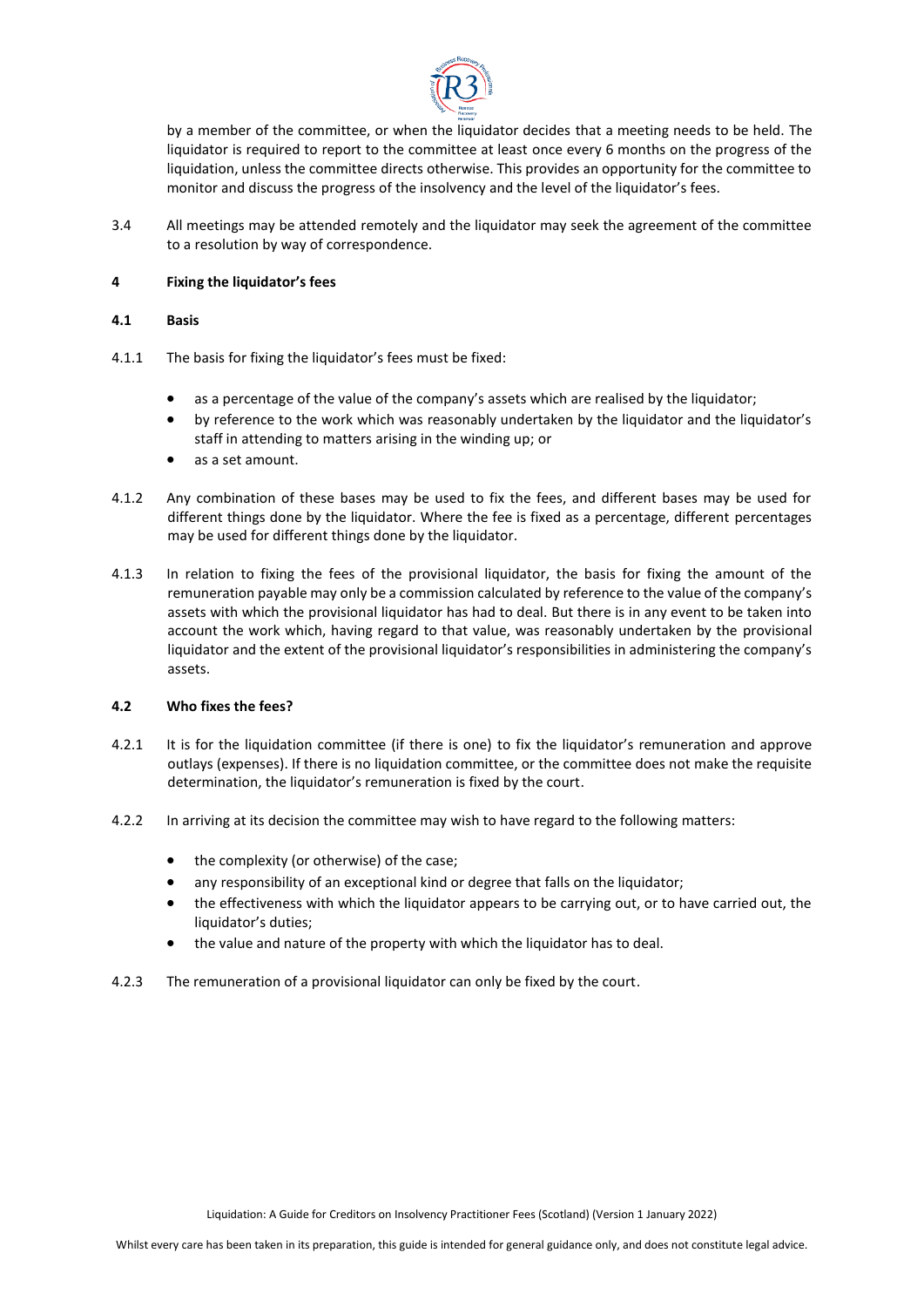

# **5 What information should be provided by the liquidator?**

## **5.1 General principles**

- 5.1.1 The liquidator should provide those responsible for approving payments from an estate with sufficient information to enable them to make an informed judgement about the reasonableness of the liquidator's requests. The information should be presented in a manner that is transparent, consistent throughout the life of the appointment and useful to creditors and other interested parties, while being proportionate to the circumstances of the appointment.
- 5.1.2 The liquidator should disclose:
	- all payments, arising from the liquidation appointment to the liquidator or the liquidator's associates.
	- the form and nature of any professional or personal relationships between the liquidator and the liquidator's associates.
- 5.1.3 The liquidator should inform creditors and other interested parties of their rights under insolvency legislation. Creditors should be advised how they may access suitable information setting out their rights within the first communication with them and in each subsequent report.
- 5.1.4 Where the liquidator sub-contracts work that could otherwise be carried out by the liquidator or the liquidator's staff, this should be drawn to the attention of creditors with an explanation of why it is being done.

## **5.2 Key issues**

- 5.2.1 The key issues of concern to creditors and other interested parties will commonly be:
	- the work the liquidator anticipates will be done and why that work is necessary;
	- the anticipated payment for that work;
	- whether it is anticipated that the work will provide a financial benefit to creditors, and if so what anticipated benefit (or if the work provides no direct financial benefit, but is required by statute);
	- the work actually done and why that work was necessary;
	- the actual payment for the work;
	- whether the work has provided a financial benefit to creditors, and if so what benefit (or if the work provided no direct financial benefit but was required by statute).
- 5.2.2 When providing information about payments from the liquidation, the liquidator should do so in a way that clearly explains the key issues. Narrative explanations should be provided to support any numerical information supplied. Such an approach allows creditors and other interested parties to better recognise the nature of the liquidator's role and the work the liquidator intends to undertake, or has undertaken, in accordance with the key issues.
- 5.2.3 When approval for a fixed amount or a percentage basis is sought, the liquidator should explain why the basis requested is expected to produce a fair and reasonable reflection of the work that the liquidator anticipates will be undertaken.

# **5.3 Expenses**

5.3.1 Expenses are any payments from the estate that are neither the liquidator's remuneration nor a distribution to a creditor or a member. Expenses also includes disbursements. Disbursements are payments which are first met by the liquidator, and then reimbursed to, the liquidator from the estate.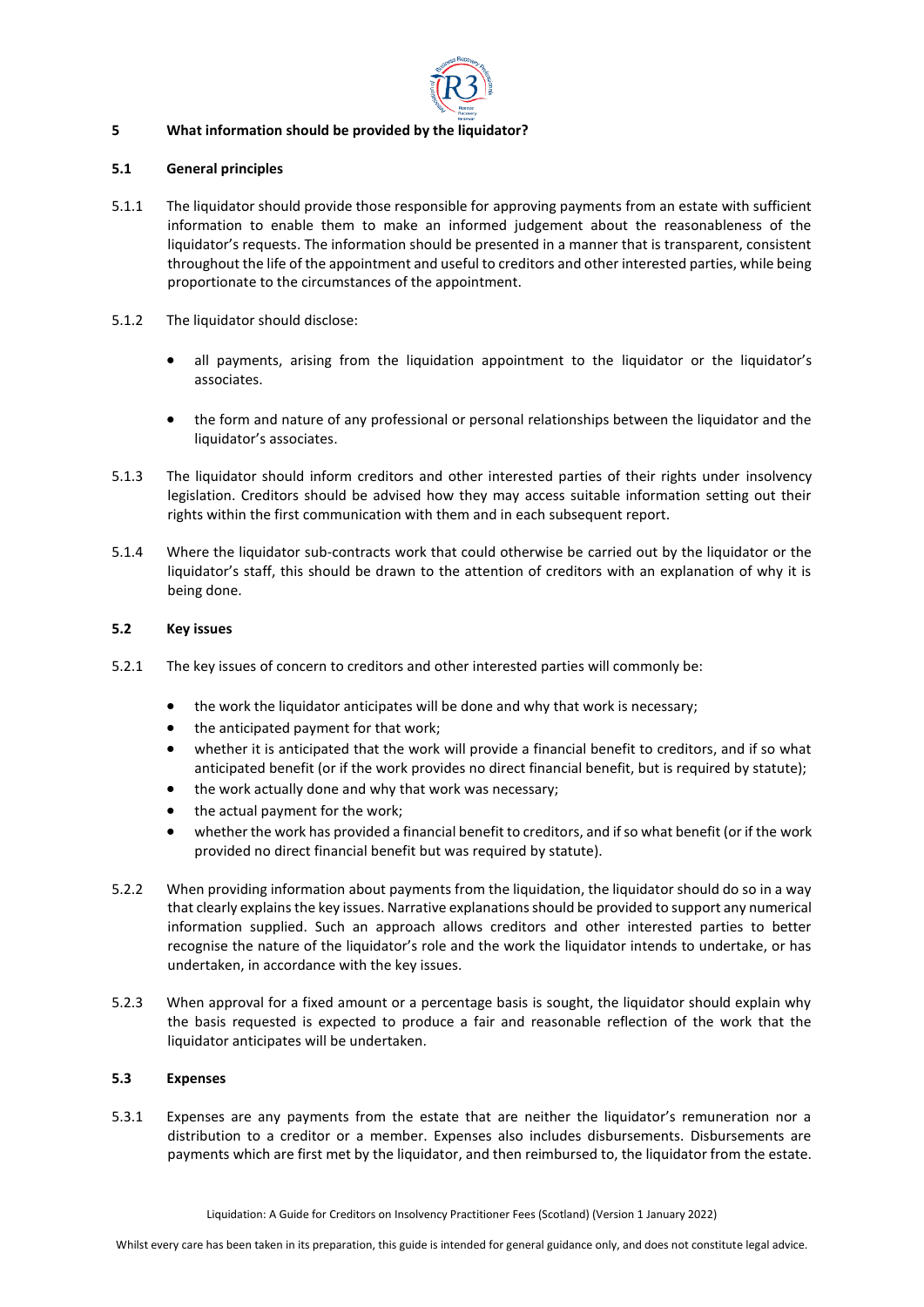

- 5.3.2 Expenses are divided into those that do not need approval before they are charged to the estate (category 1) and those that do (category 2).
	- Category 1 expenses: These are payments to persons providing the service to which the expense relates who are not an associate of the liquidator. Category 1 expenses can be paid without prior approval.
	- Category 2 expenses: These are payments to associates. or which have an element of shared costs. Before being paid, category 2 expenses require approval in the same manner as the liquidator's remuneration. Category 2 expenses require approval whether paid directly from the estate or as a disbursement.

When seeking approval of category 2 expenses, the liquidator should explain for each expense the basis on which the expense is being charged to the estate.

- 5.3.3 Any shared or allocated payments incurred by the liquidator or the liquidator's firm are to be treated as category 2 expenses and approval sought before payment. This is irrespective of whether the payment is being made to an associate because the liquidator will be deciding how the expenses are being shared or allocated between insolvency appointments. Requiring approval of these payments enables those who are approving the expenses to confirm that the approach being taken by the liquidator is reasonable.
- 5.3.4 If the liquidator has obtained approval for the basis of category 2 expenses, that basis may continue to be used in a sequential appointment where further approval of the basis of remuneration is not required, or where the liquidator is replaced.
- 5.3.5 The following are not permissible as either remuneration or an expense:
	- an expense or any other charge calculated as a percentage of remuneration;
	- an administration fee or charge additional to the liquidator's remuneration:
	- the recovery of any overheads other than those absorbed in the charge out rates.

#### **5.4 Payment of pre-appointment expenses**

- 5.4.1 The following categories of expenses may be paid out of the company's assets, either before or after the commencement of the winding up, as an expense in a CVL:
	- any reasonable and necessary expenses of preparing the statement of affairs; and
	- any reasonable and necessary expenses of the decision procedure or deemed consent procedure to seek a decision from the creditors on the nomination of liquidator.
- 5.4.2 If payment has not been made before the commencement of the liquidation, payment may not be made to the liquidator or any associate of the liquidator, otherwise than with the approval of the liquidation committee, creditors or the court.
- 5.4.3 Disclosure should be made of amounts already paid to the liquidator in respect of pre-appointment costs, giving the amounts paid, the name of payor, their relationship to the insolvent estate and the nature of the payment.
- 5.4.4 Disclosure should follow the principles and standards as set out in this guidance.

#### **5.5 Realisations for secured creditors**

Liquidation: A Guide for Creditors on Insolvency Practitioner Fees (Scotland) (Version 1 January 2022)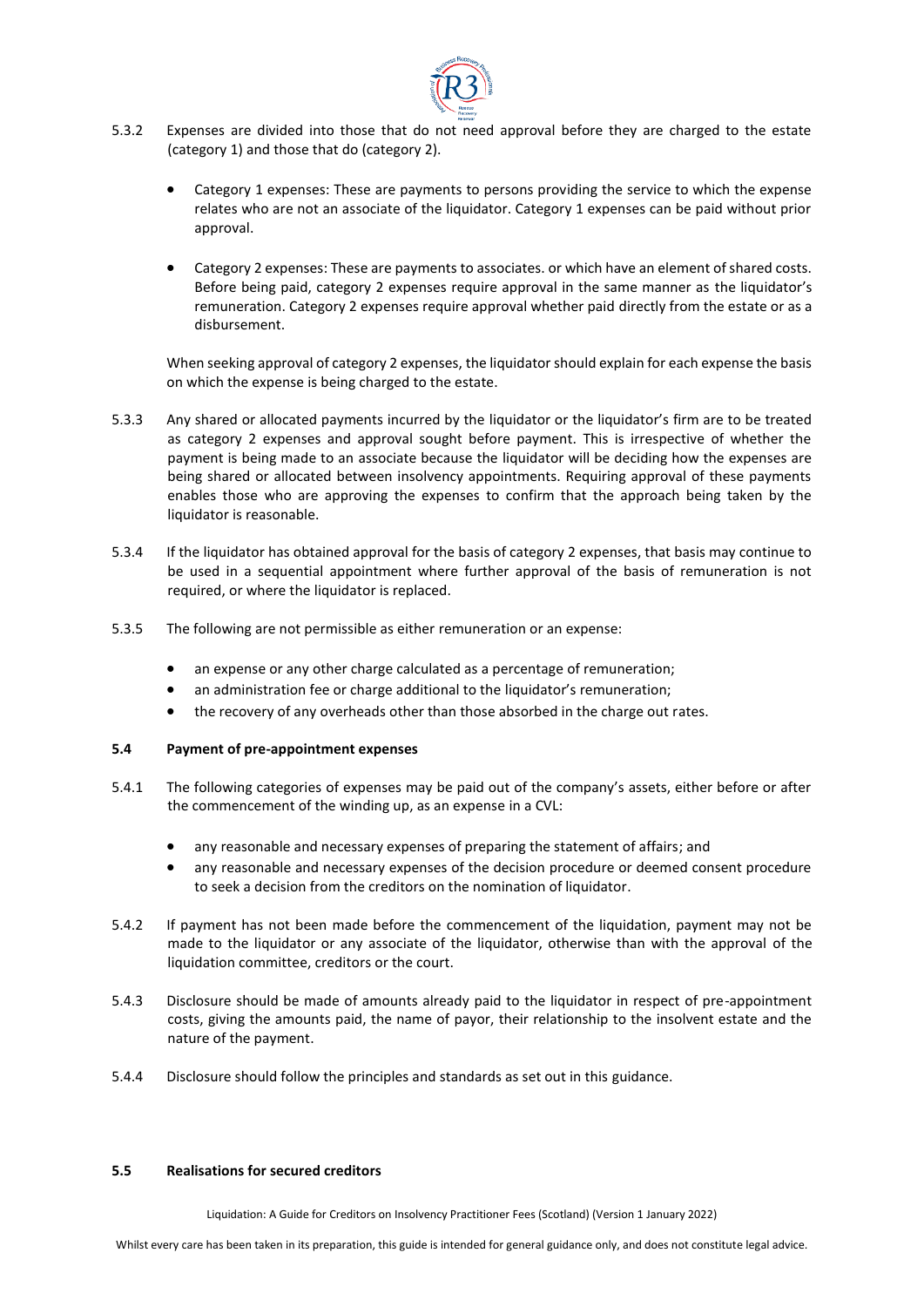

5.5.1 If the liquidator realises an asset on behalf of a secured creditor and receives remuneration out of the proceeds, the amount of that remuneration should be disclosed in any reports to creditors.

## **6 Progress reports and requests for further information**

- 6.1 The liquidator is required to send annual progress reports to creditors. In addition to the items discussed above the reports must contain:
	- identification details for the insolvency proceedings;
	- identification and contact details for the liquidator;
	- the date of appointment of the liquidator and any changes in the liquidator
	- details of progress during the period of the report, including a summary account of receipts and payments during the period of the report;
	- in respect of any accounting period ending during, or coinciding with the end of, the period of the report after the end of which the liquidator has made or intends to make a claim for the outlays reasonably incurred and for the liquidator's remuneration, copies of:
	- •
- o the liquidator's accounts of the liquidator's intromissions with the company's assets.
- o the claim for the outlays reasonably incurred by the liquidator and for the liquidator's remuneration (where the liquidator intends to submit such a claim in respect of that accounting period).
- o where funds are available after making allowance for contingencies, a scheme of division of the divisible funds (assuming such payment is not to be postponed).
- in respect of any accounting period ending during, or coinciding with the end of, the period of the report after the end of which the liquidator has not made and is not making a claim for the outlays reasonably incurred and for the liquidator's remuneration:
	- o a statement of the nature and amounts of the liquidator's outlays during the accounting period.
	- $\circ$  an estimate of the remuneration due to the liquidator during the accounting period and the basis or bases on which the estimate is based.
- details of what assets remain to be realised;
- where a distribution is to be made in respect of an accounting period, the scheme of division; and
- any other information of relevance to the creditors.

#### **7 What if a creditor is dissatisfied?**

- 7.1 If a creditor believes that the liquidator's remuneration is too high the creditor may, where that remuneration has been fixed by a liquidation committee, apply to the court for an order that it be reduced. If the court considers the application to be well-founded, it shall make an order fixing the remuneration at a reduced amount or rate. Notice must be delivered to the liquidator of an intention to appeal.
- 7.2 Unless the court orders otherwise, the expenses of the application shall be paid by the applicant, and are not payable as an expense of the liquidation.
- 7.3 If the liquidator's remuneration has been fixed by an order of the court there is no specific provision in the insolvency legislation to give creditors the right of appeal against the court's determination. Consequently, if a creditor is dissatisfied, any appeal must be made to the appropriate court in

Liquidation: A Guide for Creditors on Insolvency Practitioner Fees (Scotland) (Version 1 January 2022)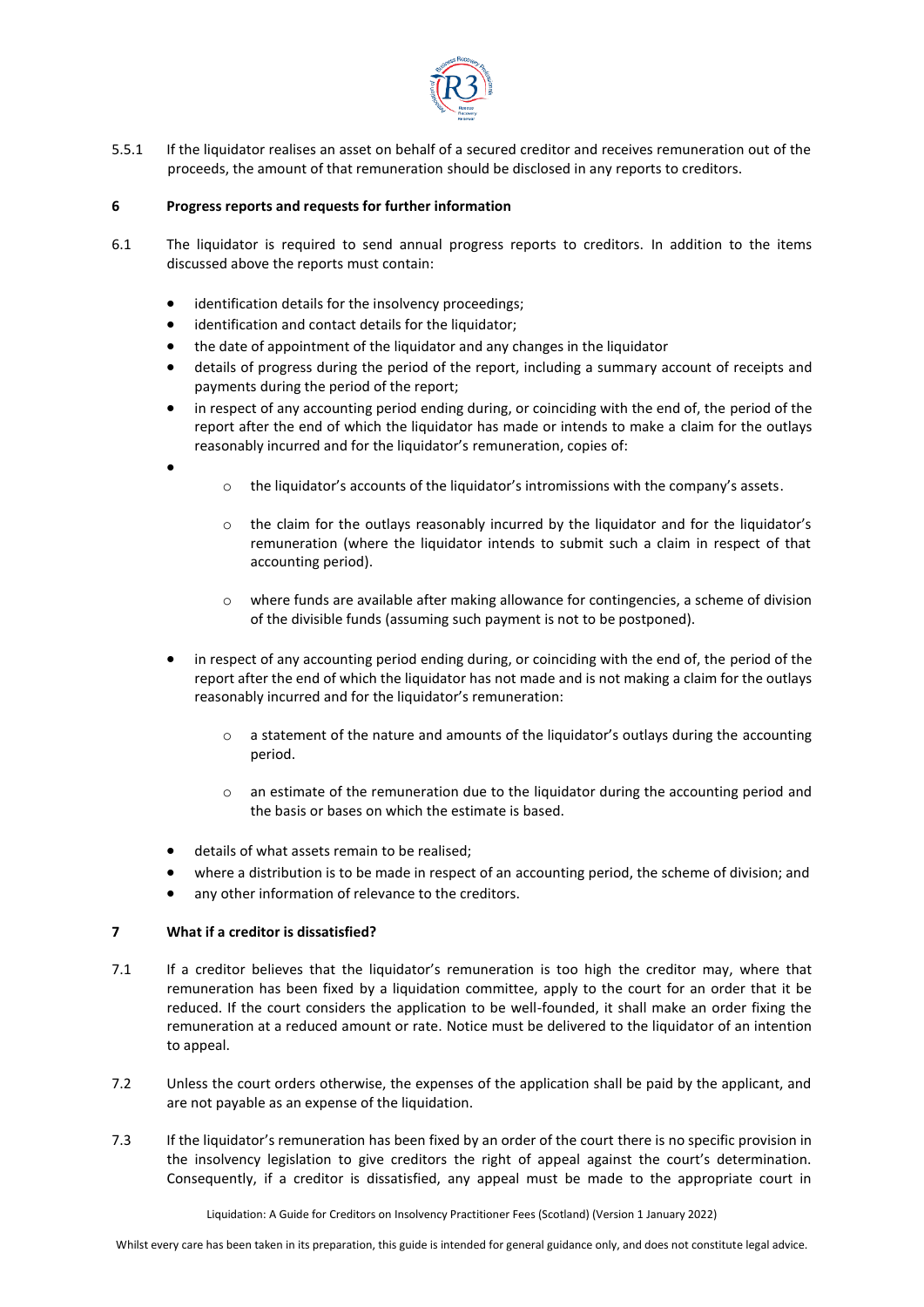

accordance with court rules. This applies to all remuneration of a provisional liquidator, which can only be fixed by the court.

## **8 What if the liquidator is dissatisfied?**

- 8.1 If the liquidator considers that the remuneration fixed by the liquidation committee is insufficient, the liquidator may request that it be increased by a decision of the creditors. The liquidator may also apply to the court for an order increasing its amount or rate, either before or after recourse to the creditors.
- 8.2 If the liquidator decides to apply to the court, at least 14 days' notice of the application must be given to the members of the liquidation committee and the committee may nominate one or more of its members to appear or be represented at the court hearing.
- 8.3 If there is no committee, the liquidator's notice of an application to court must be sent to such of the creditors as the court may direct, and they may nominate one or more of their number to appear or be represented.
- 8.4 The court may, if it appears to be a proper case, order the expenses of the liquidator's application, including the expenses of any member of the liquidation committee appearing or being represented on it, or any creditor so appearing or being represented, to be paid as an expense of the liquidation.
- 8.5 See [Appendix 1](#page-6-0) for an overview of rights of appeal.

## **9 Other matters relating to fees**

- 9.1 Where the liquidator realises assets on behalf of a secured creditor, the basis of remuneration for dealing with charged assets will usually be agreed with the secured creditor concerned.
- 9.2 Where there are joint liquidators it is for them to agree between themselves how the fee payable should be apportioned. Any dispute arising between them may be referred to the court, the liquidation committee or a decision of creditors.
- 9.3 If a new liquidator is appointed in place of another, any decision, determination, resolution or court order which was in effect immediately before the replacement continues to have effect in relation to the remuneration of the new liquidator until a further decision, determination, resolution or court order is made.
- 9.4 There may be occasions when creditors will agree to make funds available themselves to pay for the liquidator to carry out tasks which cannot be paid for out of the assets, either because they are deficient or because it is uncertain whether the work undertaken will result in any benefit to creditors. Arrangements of this kind are sometimes made to fund litigation or investigations into the affairs of the insolvent company. Any arrangements of this nature will be a matter for agreement between the liquidator and the creditors concerned and will not be subject to the statutory rules relating to remuneration.

# *Whilst every care has been taken in its preparation, this guide is intended for general guidance only, and does not constitute legal advice.*